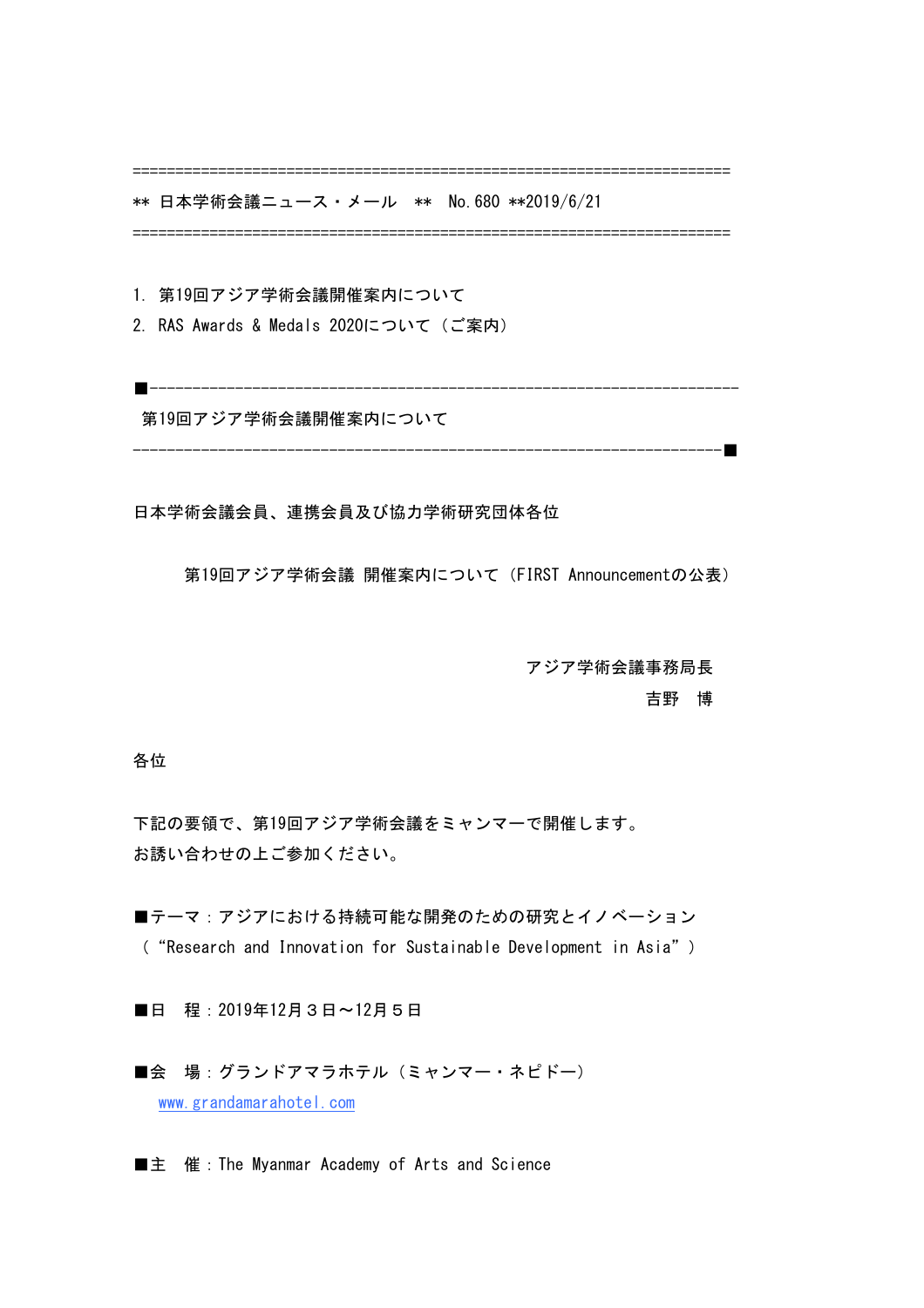■スケジュール

2019年7月18日: 論文要旨(Abstract)提出期限 2019年8月30日: 審査結果通知 (Notification of Acceptance of Paper) 2019年10月5日: 論文全文(Full Paper)提出期限 2019年11月12日 : プレゼン資料 (presentation material) 提出期限

## ■使用言語 英語

■ (論文募集テーマ)

1. Revitalize Asian Partnership for achieving Sustainable Development

• Ensure access to affordable, reliable, sustainable and modern energy for all

• Build resilient infrastructure, promote sustainable industrialization and foster innovation

- Development of Healthy Cities
- Take urgent action to mitigate and adapt to climate change and its impact
- ・ Disaster Risk Reduction
- 2. Promote Skills Development for Economic Growth
- Decent work, economic growth and employment
- Quality education, ensure inclusive and quality education for all and promote lifelong learning

• Ensure that all girls and boys take completely free, equitable and quality primary

and secondary education

- Ensure that all learners acquire the knowledge and skills needed to promote sustainable development
- 3. Diversify Utilization of Natural Resources for Sustainable Development
- ・ Ensure access to water and sanitation for all
- Ensure sustainable consumption and production patterns of energy sources
- Conserve and sustainable use of the oceans, seas and marine resources and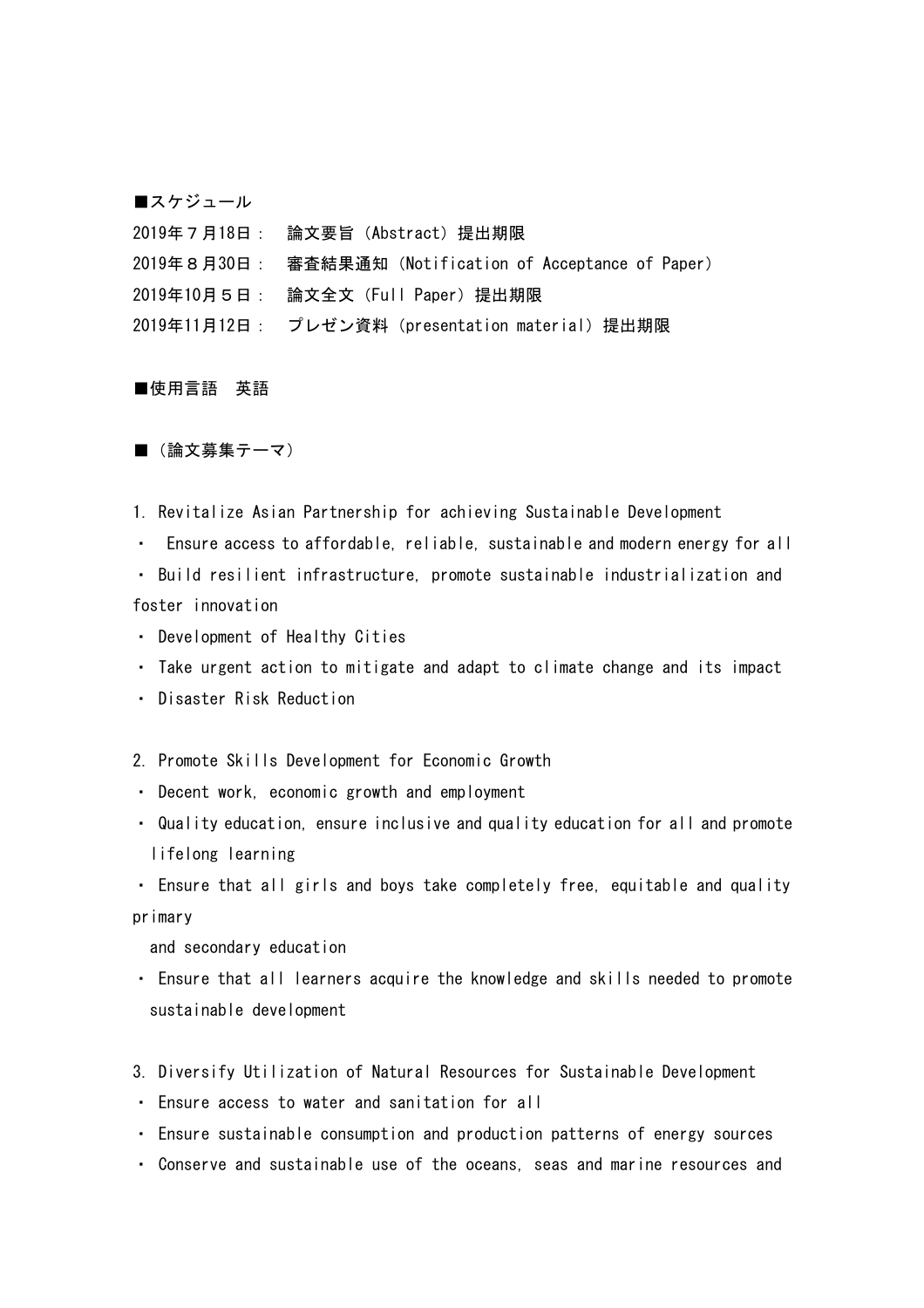protect rivers

- ・ Manage forests and halt biodiversity loss
- 4. Alleviate Poverty through Socio-economic Development
- ・ End poverty in all its forms everywhere
- End hunger, achieve food security and promote sustainable agriculture
- Medical care for good health and well-being

受領したアブストラクトにつきましては、主催アカデミーである The Myanmar Academy of Arts and Scienceが慎重に審査し、 発表するに相応しいと判断されたアブストラクトについては 採用通知を8月30日までにお送りします。

第19回アジア学術会議における論文募集の詳細については以下をご覧ください。

・第19回アジア学術会議専用サイト(主催アカデミーHP) http://www.maas.edu.mm/sca19/

・問い合わせ先

(日本学術会議事務局 アジア学術会議事務局)

Email: sca\_secretariat\*cao.go.jp

(\*を@に変更して送信して下さい)

■---------------------------------------------------------------------

Tel: 03-3403-1949

(主催アカデミー The Myanmar Academy of Arts and Science)

Email: sca19@maas.edu.mm

Tel: +95(1)539635

RAS Awards & Medals 2020について (ご案内)

同賞について、推薦依頼がありましたのでお知らせします。

---------------------------------------------------------------------■